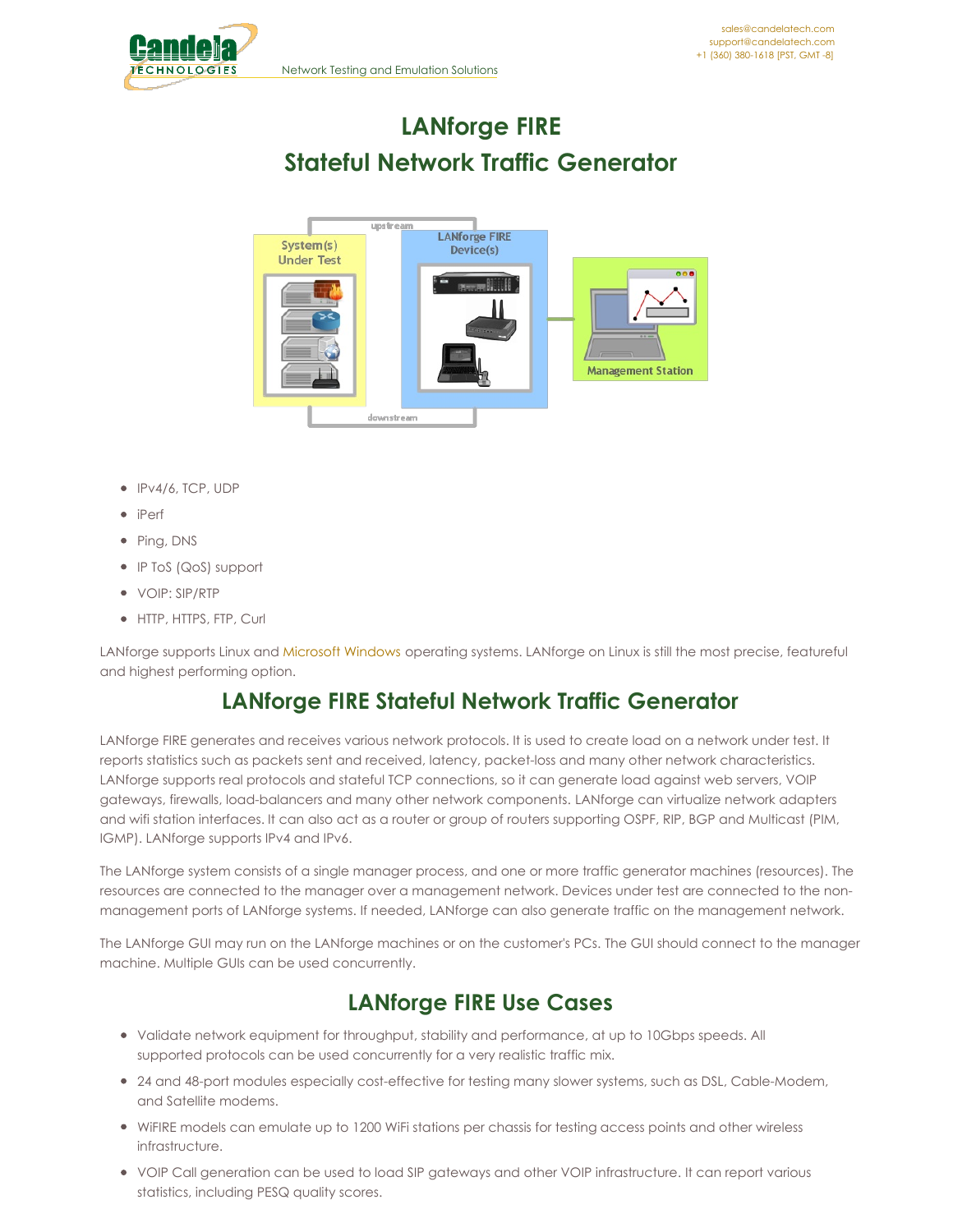- HTTP, HTTPS, FTP and similar load generation can be used to test web servers, load balancers, and related equipment.
- LANforge can support 50,000+ concurrent stateful TCP connections, so it can be used to test firewalls, routers, and other equipment that pays close attention to higher level protocols.

# **LANforge FIRE Protocols & Connections**

- 1. Supports real-world protocols: (Benchmarked on high-end Candela Technologies-supplied hardware)
	- 1. Layer 2: Raw-Ethernet
	- 2. PPP: Supports PPPoE interfaces
	- 3. Layer 3: Armageddon accellerated UDP/IP (9.99 Gbps+ with 1514 byte frames on 10 GE; 990 Mbps, 81,800 pps on GigE; both symmetrical and bidirectional, sending to self (2 ports)) [\\*](#page-0-0)
	- 4. Layer 3: UDP/IP (6 Gbps+ bi-directional, 3 streams, 24k byte PDUs, 1500 MTU, 10G, to self, some drops)
	- 5. Layer 3: UDP/IPv6 (6 Gbps+ bi-directional, 3 streams, 24k byte PDUs, 1500 MTU, 10G, to self, some drops)
	- 6. Layer 3: IGMP Multicast UDP (500+ receivers)
	- 7. Layer 3: IGMP Multicast UDP over IPv6 (500+ receivers)
	- 8. Layer 3: Stateful TCP/IP (9.8Gbps+ on wire, 9.3Gbps goodput, bi-directional with 24K byte writes, 30 streams, 1500 MTU, 10G, to self)
	- 9. Layer 3: Stateful TCP/IPv6 (9.8Gbps+ on wire, 9.1Gbps goodput, bi-directional with 24K byte writes, 30 streams, 1500 MTU, 10G, to self)
	- 10. Layer 3: Stateful SCTP/IP (850Mbps, bi-directional, 3 streams. No hardware offload exists, CPU bound.)
	- 11. Layer 3: Stateful SCTP/IPv6 (850Mbps, bi-directional, 3 streams. No hardware offload exists, CPU bound. Requires global-scope IPv6 addresses.
	- 12. Layer 4-7: FTP
	- 13. Layer 4-7: SFTP
	- 14. Layer 4-7: HTTP (9 Gbps+ download, 65,000+/13,000+ Requests per Second, 6,000+ concurrent connections)
	- 15. Layer 4-7: HTTPS (1 Gbps+ download)
	- 16. Layer 4-7: SCP
	- 17. Layer 4-7: TFTP (1400+ concurrent connections, ~1Gbps throughput)
	- 18. Layer 4-7: TELNET
	- 19. Layer 4-7: DNS (Used and Reported by most Layer 4-7 traffic types)
	- 20. Layer 4-7: PING (via integrated script)
	- 21. Layer 4-7: VoIP Call Generator (SIP, RTP, RTCP, PESQ/MOS), 1000+ calls per machine. [\\*](#page-0-0)
	- 22. File-IO: NFS 17+Gbps (dual 10G NICs, mostly reading), 1000+ virtual clients.
- 2. Supports over 50,000 concurrent TCP connections on a single high-end machine with appropriate licenses. Base license includes 1000 concurrent connections. Supports around 2000 concurrent Layer 4-7, UDP and other connection types. [\\*](#page-0-0)
- 3. Supports real-world compliance with ARP protocol.
- 4. Supports ToS (QoS) settings for TCP/IP and UDP/IP connections.
- 5. Utilizes [libcurl](http://curl.haxx.se/libcurl/) for FTP, SFTP, TFTP, SCP, TELNET, HTTP and HTTPS (SSL) protocols.
- 6. Supports file system test endpoints (can be used for NFS, NFSv4, SMB, and iSCSI file systems too!). Can emulate 1000+ CIFS and/or NFS clients with unique mount points, IPs, MACs, etc [\\*](#page-0-0)
- 7. Supports custom and command-line programs, like nmap and ping.
- 8. Custom packet builder interface allows hand crafting of headers and payloads. Headers supported at Layer 2 include ARP, SNAP/LLC, 802.1Q, 802.1QinQ and MPLS. Some Layer 3 protocol headers supported include IP, IPX, UDP, TCP, ICMP, IGMP, IP-ENCAP, RDP, IPinIP and IPv6 protocols.
- 9. Uses publicly available Linux or Windows networking stack for increased standards compliance.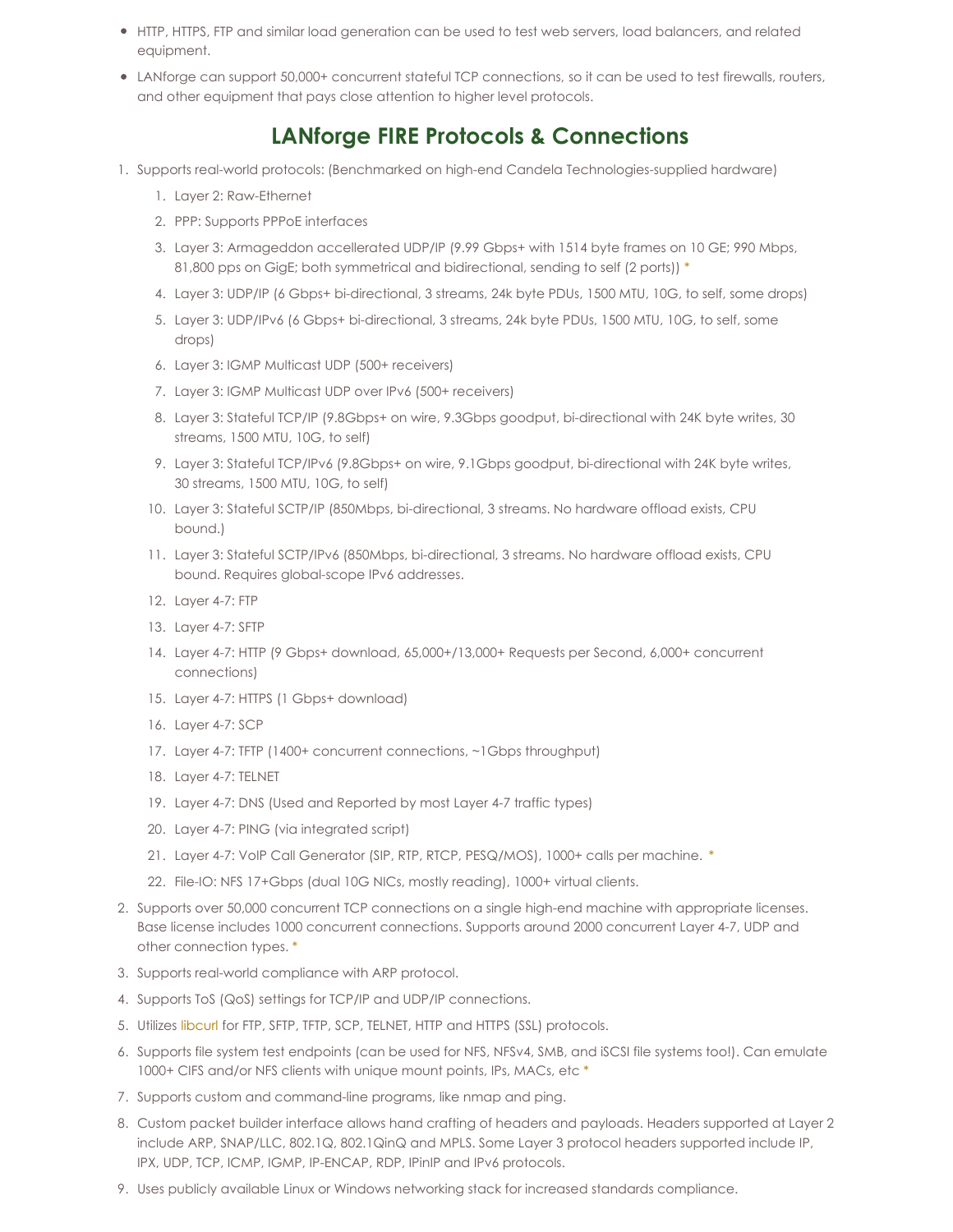- 10. Supports 20 or more physical data-generating Ethernet ports per 2U LANforge chassis.
- 11. Emulates over 2000 unique machines with one physical interface with the MAC-VLAN feature! [\\*](#page-0-0)
- 12. Supports over 2000 802.1Q VLANs [.\\*](#page-0-0)
- 13. Supports PPPoE, including automated creation and deletion of the PPP interfaces
- 14. Supports 802.11a/b/g/n/AC with WiFIRE feature set (see below.)

#### **LANforge FIRE Reporting**

- 1. Comprehensive traffic reports include: Packet Transmit rate, Packet Receive rate, Packet Receive Drop %, Transmit Bytes, Receive Bytes, Latency, various Ethernet driver level counters, and much more.
- 2. Supports generation of reports that are ready to be imported into your favorite spread-sheet.
- 3. Allows packet sniffing and network protocol decoding with the integrated [Wireshark](http://www.wireshark.org) protocol sniffer.

#### **Management & Platform Support**

- Comprehensive management information detailing all aspects of the LANforge system including machine statistics, test cases, and Ethernet port statistics.
- The LANforge Management GUI manages the LANforge systems and may be run locally on the LANforge system or over the network.
- The GUI can manage multiple units, tests, and testers simultaneously.
- The GUI is supported on Linux, Windows, MAC, and other operating systems.
- Supports scriptable command line interface (telnet) which can be used to automate test scenarios. Perl libraries and example scripts are also provided!
- LANforge testing software supported on Linux and Microsoft Windows.
- Automatic discovery of LANforge systems simplifies maintenance and use of LANforge test equipment.
- The modular architecture allows you to leverage your existing LANforge investment as your need for capacity increases.
- [LANforge](http://www.candelatech.com/datasheet_ice.php) FIRE feature set may be combined with LANforge ICE to provide background traffic for more realistic testing.

# **LANforge VoIP/RTP Call Generator Feature Highlights**

- 1. SIP protocol used for call management. [\\*](#page-0-0)
	- 1. SIP/UDP supported.
	- 2. Can use directed mode, where VoIP phones call directly to themselves.
	- 3. Can also use Gateway mode where the VoIP phones register with a SIP gateway.
	- 4. SIP authentication is supported.
- 2. RTP protocol used for streaming media transport, and supports the following CODECS. More codecs may be supported in the future.
	- 1. G.711u: 64kbps data stream, 50 packets per second
	- 2. G.729a: 8kbps data stream, 50 packets per second
	- 3. [Speex](http://www.speex.org): 16kbps data stream, 50 packets per second (Linux ONLY)
	- 4. G.726-16: 16kbps data stream, 50 packets per second
	- 5. G.726-24: 24kbps data stream, 50 packets per second
	- 6. G.726-32: 32kbps data stream, 50 packets per second
	- 7. G.726-40: 40kbps data stream, 50 packets per second
	- 8. NONE: A messaging-only configuration is now supported
- 3. Supports PESQ automated voice quality testing.
- 4. RTCP protocol used for streaming media statistics
- 5. Each LANforge VoIP/RTP endpoint can play from a wav file and record to a separate wav file. Almost any sound file can be converted to the correct wav file format with tools bundled with LANforge. Sample voice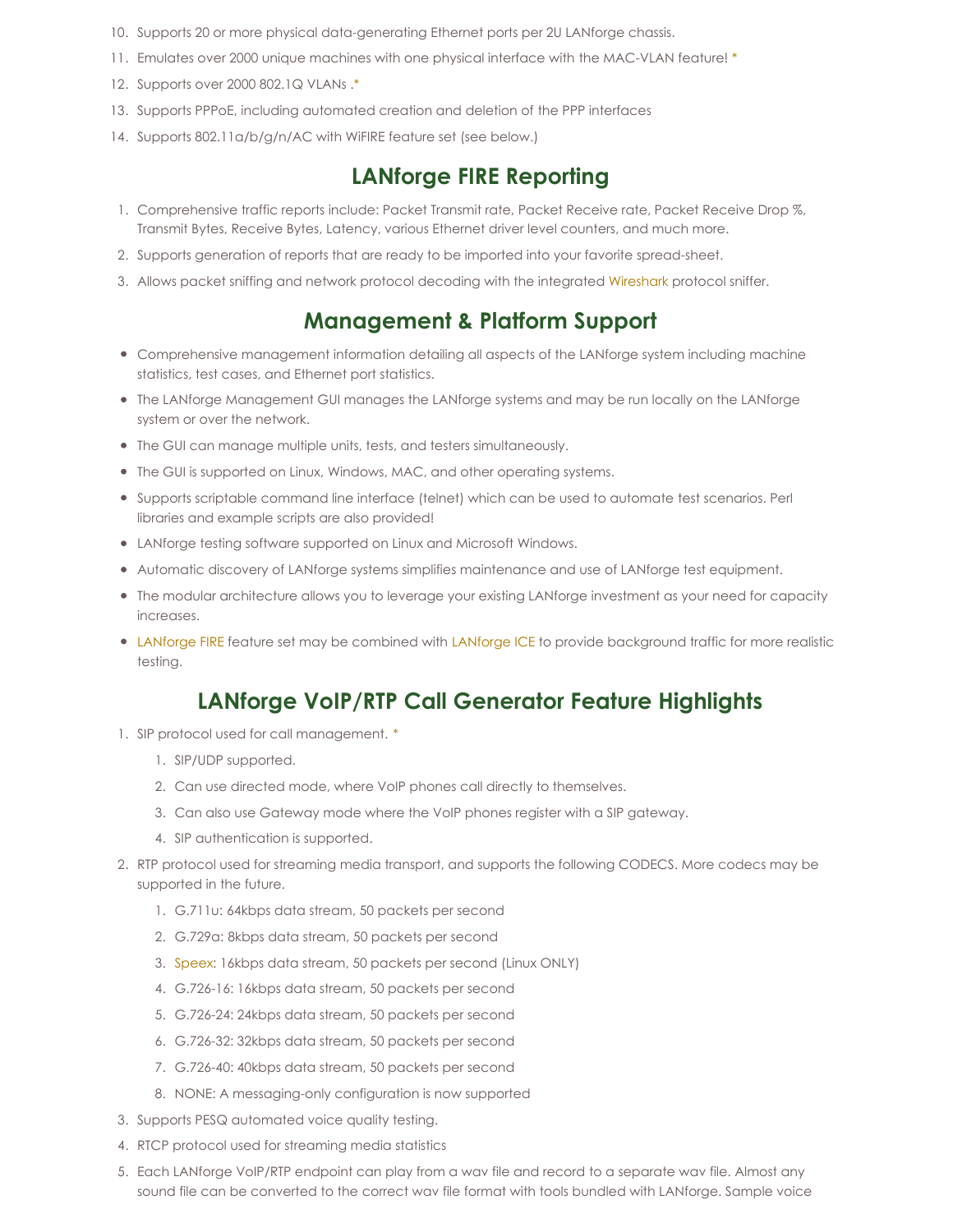files are included.

- 6. Support for 1000 or more emulated VoIP phones per machine (hardware dependent).
- 7. LANforge VoIP/RTP endpoints can call other LANforge endpoints or third party SIP phones like Cisco and Grandstream. Third party phones can also call LANforge endpoints and hear the WAV file being played.

# **LANforge WiFIRE 802.11a/b/g/n/AC Stateful Traffic Generator**

- 1. See some [Example](http://www.candelatech.com/lf_wifi_reports.php) WiFi Reports supported by LANforge.
- 2. Useful for testing Wireless Access Points and deployments.
- 3. Can emulate up to 200 802.11a/b/g/n wireless client stations (Virtual STAs) per a/b/g/n radio, and up to 64 per /a/b/g/n/AC radio.
- 4. Each radio can run on only a single frequency at a time. So, all stations on a radio must be able to connect to an AP on the same channel.
- 5. Each Virtual STA can be associated with a particular Access Point (AP).
- 6. Each Virtual STA can be set to a specific protocol (/a, /b, /g, /n, /AC) or be told to use the best option available.
- 7. For 802.11n and AC, HT-40 can be disabled.
- 8. For all protocols, the rates can be specified or left auto.
- 9. AMPDU density and factor can be modified for 802.11n stations.
- 10. Each Virtual STA has unique MAC address, IP address and routing table.
- 11. 128bit WEP, WPA, WPA2 (PSK), WPA3 and related [wpa\\_supplicant](http://en.wikipedia.org/wiki/Wpa_supplicant) authentication methods supported.
- 12. Advanced authentication support includes: 802.1x, 802.11u, HotSpot 2.0/HS2.0, EAP-TLS, EAP-TTLS with MSCHAPv2, EAP-SIM, EAP-AKA, etc.
- 13. Automated captive portal login support for Virtual STAs.
- 14. Supported standards include: 802.11r (OTA and over DS), 802.11w, 802.11k, 802.11v
- 15. Supports **all** LANforge FIRE stateful traffic generation features, including HTTP, TCP, UDP, TCPv6, UDPv6, VOIP (SIP, RTP) [\\*](#page-0-0) and more.
- 16. Supports bridge mode where wired Ethernet traffic can connect to the wired port on the LANforge an have their traffic sent onto the wireless network. This allows third-party traffic generators to be used. Each MAC address is associated with a single WiFi station in LANforge. With release 5.2.2, traffic can be bridged by IP address as well.
- 17. Supports powerful Chamber View scenario-creation to quickly create WiFi testing configurations.

## **LANforge NetReplay & Backtrack Feature Highlights**

- 1. Using a combination of the LANforge FIRE traffic generation and LANforge ICE network emulation, LANforge supports capture and replay of Ethernet packet streams.
- 2. Capture protocol can be converted to standard 'libpcap' format for use with other tools such as Wireshark and tcpdump.
- 3. Capture has been benchmarked at 1Gbps bi-directional on high-end hardware using 6TB RAID configuration.

Candela Technologies Inc., 2417 Main Street, Suite 201, P.O. Box 3285, Ferndale, WA 98248, USA www.candelatech.com | sales@candelatech.com | +1 360 380 1618

# **LANforge FIRE Systems**

[LANforge](http://www.candelatech.com/datasheet_ice.php) FIRE is often customized to a customer's specifications. In particular all of the LANforge ICE Network Emulation feature set is available. Some standard systems are listed below, but please contact [sales@candelatech.com](mailto:sales@candelatech.com) to discuss your requirements in detail and for a customized quote.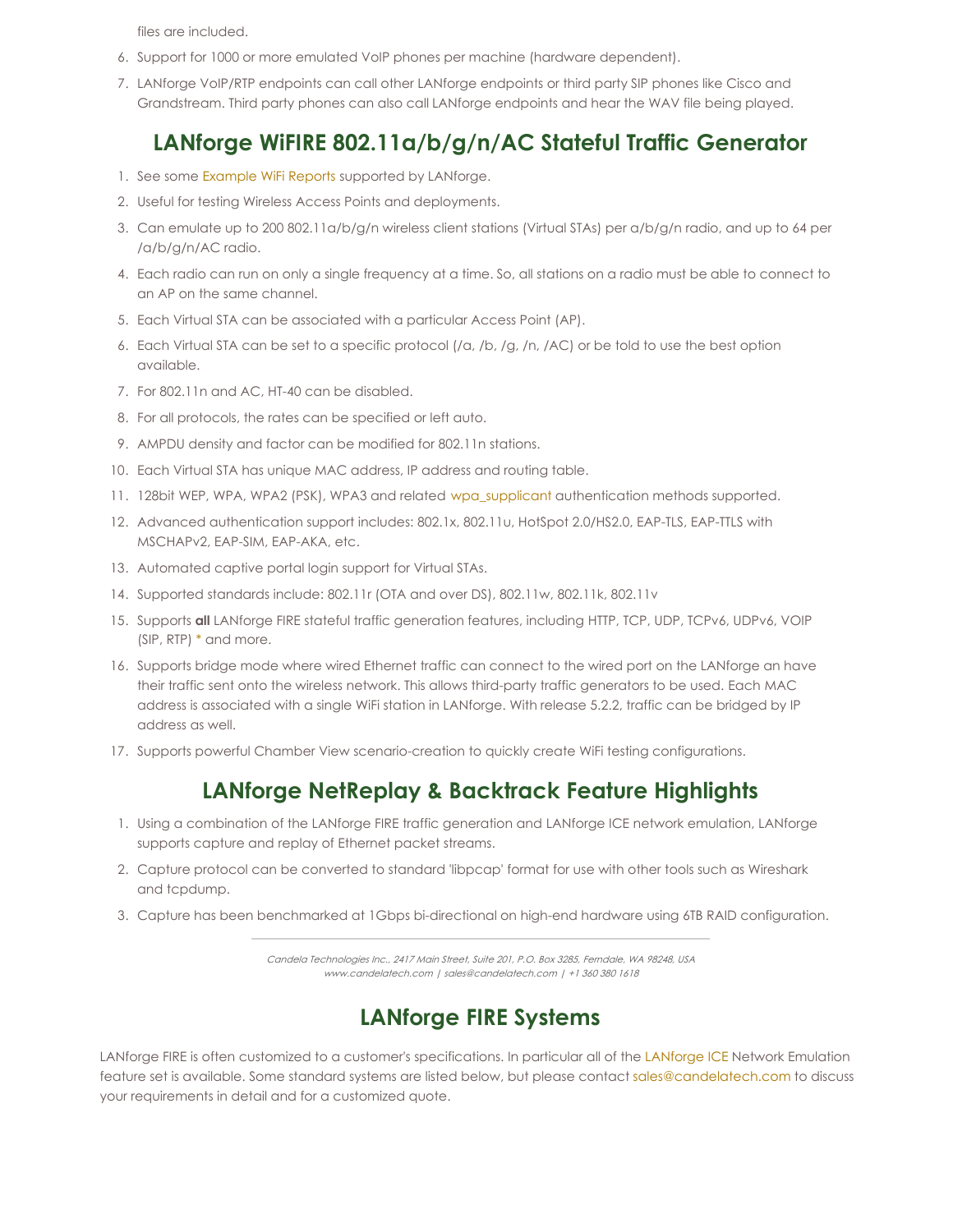| Gigabit in a Box:<br>CT502-1G                 | Simulate up to 250 ethernet devices with unique MAC, IP<br>Address and routing table over 6 physical ports with gigabit<br>traffic generation. Excellent for testing routers and firewalls that<br>monitor traffic flows.                                                                              | <b>HTML</b><br><b>PDF</b> |
|-----------------------------------------------|--------------------------------------------------------------------------------------------------------------------------------------------------------------------------------------------------------------------------------------------------------------------------------------------------------|---------------------------|
| 802.11a/b/g/n/AC WiFi:<br>CT523-328-2ac-1n    | Simulate up to 328 802.11a/b/g/n/AC Wireless Stations in one<br>small system (200 per /n radio, 64 per /AC radio). Each Virtual<br>Station device has its own IP address, IP port space, MAC<br>address and routing table. Excellent for testing Access Points<br>and other WiFi networks.             | <b>HTMI</b><br><b>PDF</b> |
| <b>VolP Call Generator:</b><br>CT505-30       | Generate up to 30 concurrent SIP calls with RTP. Excellent for<br>testing SIP gateways, routers and QoS configurations. Includes<br>optional PESQ module that provides automated perceptive<br>quality scoring for the individual calls.                                                               | <b>HTML</b><br><b>PDF</b> |
| 10 Gigabit Generator:<br>CT503-10G            | Generate and receive 10 Gbps of traffic with a single system.<br>The CT503-10G is configured with two 10 Gigabit Fiber<br>interfaces. This system is excellent for testing multi-port high-<br>speed networks.                                                                                         | <b>HTMI</b><br><b>PDF</b> |
| 48-port Last-Mile Traffic Generator:<br>CT570 | Generate and receive up to 2 Gbps of traffic across 48 10/100<br>ethernet interfaces utilizing a single LANforge machine and a<br>48-port managed ethernet switch. This system is excellent for<br>testing DSL, Cable Modem, and other networks with a large<br>number of lower-speed network devices. | <b>HTMI</b><br><b>PDF</b> |

Candela Technologies Inc., 2417 Main Street, Suite 201, P.O. Box 3285, Ferndale, WA 98248, USA www.candelatech.com | sales@candelatech.com | +1 360 380 1618

# **LANforge ICE WAN/Network Emulator**



LANforge supports Linux and [Microsoft](#page-0-0) Windows operating systems. LANforge on Linux is still the most precise, featureful and highest performing option.

- Emulate many network types
- DSL, Satellite, WiSP
- Packet latency and jitter
- Duplicate packets
- Re-Order packets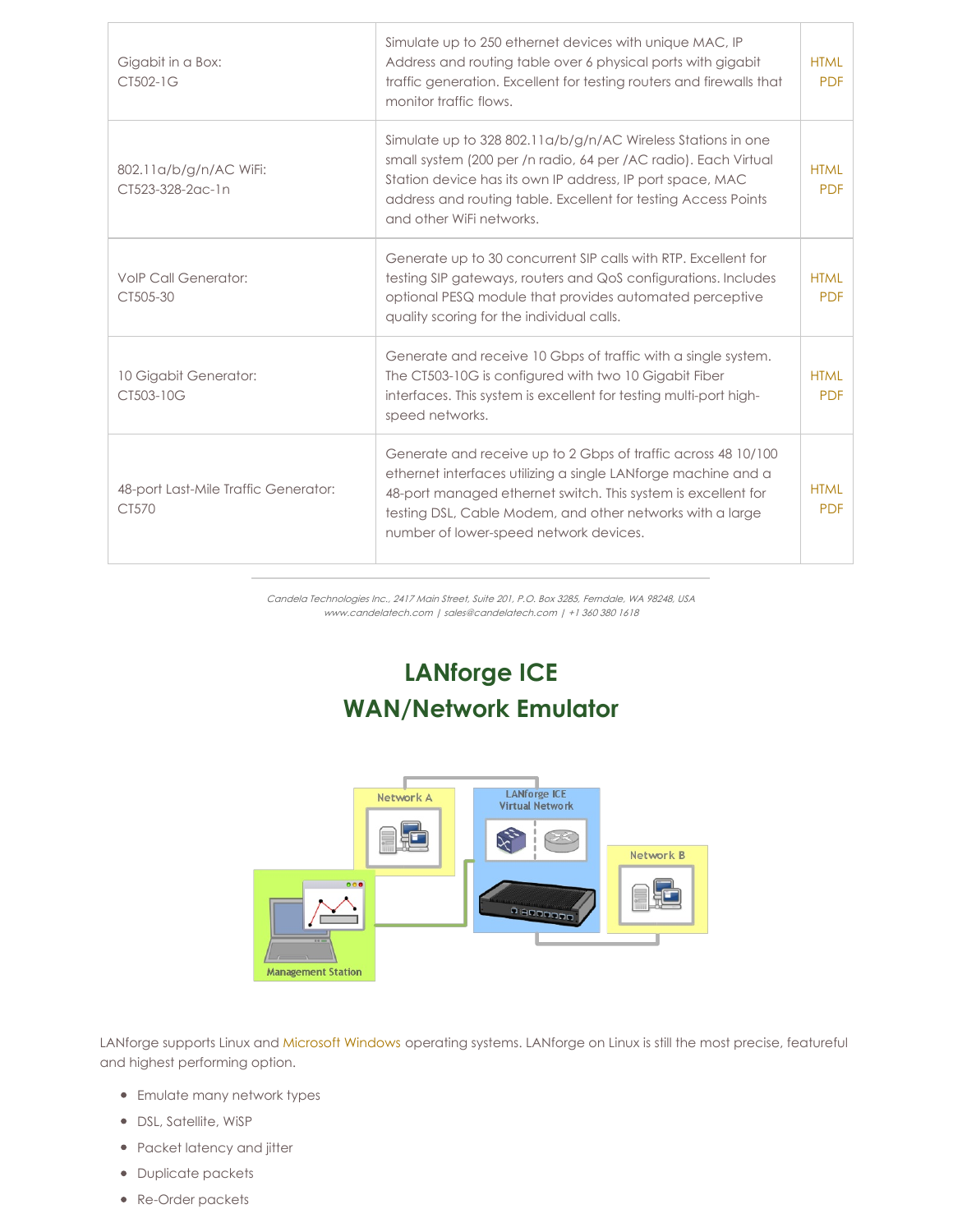• Corrupt packets

#### [LANforge](http://www.candelatech.com/network_impairment_products.php) ICE WAN Emulator product offerings.

LANforge ICE is a network emulator. It can add impairments in a controlled and reproducible manner to aid in testing applications and network equipment that must operate over a network. LANforge supports many impairments: latency, bandwidth, jitter, packet loss, packet reordering and more. It can act as a layer-2 pass-through device for easy insertion into the system under test. It also supports 802.1Q VLANs, router emulation, bridges and other network elements for more advanced emulation needs. Emulation speeds range from 10bps to 9.8Gbps, and some systems support more than 48 concurrent emulations.

Some users may want to simulate an entire LAN or WAN network. LANforge ICE supports this with its Netsmith feature. Netsmith is a click-and-drag virtual network builder. It supports Bridges (switches) including spanning tree protocol, as well as OSPF, BGP, RIP and multicast routers. IPv4 and IPv6 routing protocols are supported, and the bridge will handle any Ethernet frame. LANforge is running real router and bridge software, so it can exchange messages with external equipment to populate routes and set up spanning trees. A screenshot from a Netsmith virtual router & emulation setup is found [here](http://www.candelatech.com/images/ct970-48-hi.png).

# **LANforge ICE Use Cases**

- Verify applications can run over a WAN (wide area network) before migrating applications to remote data center. For a small cost up front, serious problems can be found in the lab before the customer sees them. Typical impairments would be delay (latency), bandwidth constraint, jitter and packet loss. Corruptions, packet reordering and complete link loss can also be applied.
- Affordably test multi-player games and other interactive real-time group applications. 48-port systems are available for around \$30,000. Impairments include packet loss, delay, jitter, bandwidth constraint, and NAT (network address translation) emulation.
- Test streaming media CODECs and network stacks in a controllable manner. LANforge can emulate delay, jitter, packet loss, packet duplication, packet reordering and corruptions. All of these must be handled for streaming media based on UDP, for instance.
- Test LAN (local area network, typically Ethernet) based applications for adverse network conditions. LANs are normally fast and clean, but that just makes it harder to test for rare network problems. LANforge can drop, reorder, duplicate and corrupt packets. It can also generate realistic [background](http://www.candelatech.com/datasheet_fire.php) traffic with the LANforge FIRE feature set.
- Verify data-replication services can function properly over degraded networks.
- Simulate large complicated networks. LANforge supports virtual routers, switches, multi-hop networks and more. Protocols supported include spanning-tree for switches and OSPF, BGP, RIP, IGMP, an PIM (Multicast) for routers.
- Do specific application testing by impairing only a certain subset of packets using the WanPath feature. Filters can be applied to almost any type of packet, including ARP, SIP, DNS, etc.

## **Standard Features**

- 1. General purpose WAN and Network impairment emulator: Validates stability and functionality of devices and programs over a wide variety of network conditions.
- 2. Able to simulate DS1, DS3, OC-3, OC-12, OC-24, OC-48, GigE, DSL, CableModem, Satellite links and other ratelimited networks, from 10bps up to 9.8 Gbps speeds (full duplex).
- 3. Can modify various network attributes including: network-speed, latency, jitter, packet-loss, packet-reordering, and packet-duplication.

## **Advanced Features**

- 1. Supports Packet corruptions, including bit-flips, bit-transposes and byte-overwrites.
- 2. Supports WanPath feature to allow configuration of specific behaviour between different IP subnets or MAC addresses using a single pair of physical interfaces. [\\*](#page-0-0)
- 3. WanPaths can also impair packets based on an arbitary filter that is created using the powerful and well documented tcpdump filter syntax. [\\*](#page-0-0)
- 4. Supports WAN emulation across virtual 802.1Q VLAN interfaces for more efficient use of valuable physical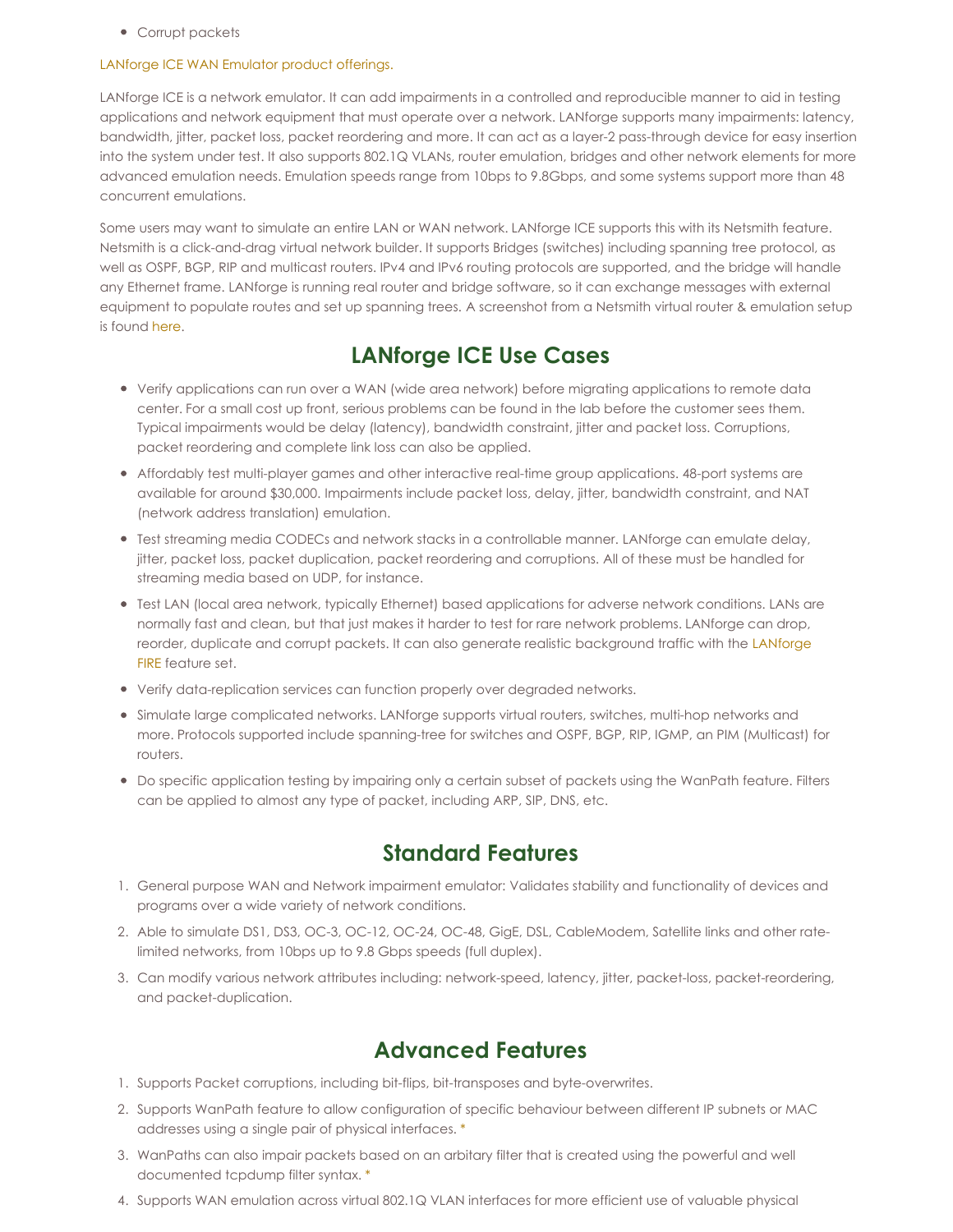network interfaces.

- 5. Supports routed and bridged mode for more flexibility in how your configure your network and LANforge ICE. Virtual routers can be configured with the Netsmith tool. Supported routing protocols include: static, OSPF, RIP, OLSR, BGP, and Multicast (PIM, IGMP). Most protocols support both IPv4 and IPv6. LANforge ICE on Windows supports only bridged mode currently.
- 6. Supports 'WAN-Playback' allowing one to capture the characteristics of a live WAN and later have LANforge ICE emulate those captured characteristics. The playback file is in XML format, and can be easily created by hand or with scripts. The LANforge ICEcap tool can be used to probe networks and automatically create the XML playback file.
- 7. Allows packet sniffing and network protocol decoding with the integrated [Wireshark](http://www.wireshark.org) protocol sniffer.

# **Management & Platform Support**

- Comprehensive management information detailing all aspects of the LANforge system including machine statistics, test cases, and Ethernet port statistics.
- The LANforge Management GUI manages the LANforge systems and may be run locally on the LANforge system or over the network.
- The GUI can manage multiple units, tests, and testers simultaneously.
- The GUI is supported on Linux, Windows, MAC, and other operating systems.
- Supports scriptable command line interface (telnet) which can be used to automate test scenarios. Perl libraries and example scripts are also provided!
- LANforge testing software supported on Linux and Microsoft Windows.
- Automatic discovery of LANforge systems simplifies maintenance and use of LANforge test equipment.
- The modular architecture allows you to leverage your existing LANforge investment as your need for capacity increases.
- [LANforge](http://www.candelatech.com/datasheet_ice.php) FIRE feature set may be combined with LANforge ICE to provide background traffic for more realistic testing.

## **Deployment Options**

- 1. Rackmount systems are available for lab environments.
- 2. Portable, silent desktop systems, and other systems are also available.
- 3. Implements a modular architecture that supports clustering and allows you to leverage your existing LANforge investment as your need for capacity increases.
- 4. Ethernet hardware bypass option on some systems allows LANforge to be deployed in networks with high availability requirements.
- 5. Additional RAM, storage and other upgrades are available.

## **Virtual Network Builder**

LANforge Netsmith is a drag-and-drop virtual network builder. It can support virtual routers, emulated network links, bridges (switches), virtual and physical interfaces, and more. When using routers, it supports static, OSPF, BGP, Multicast (IGMP, PIM) and other protocols for IPv4 and IPv6. LANforge FIRE stateful traffic generating connections and LANforge ICE network emulations are easily placed in the virtual networks. The virtual routers can connect to external routers and other network elements for easy integration into your network.

- 1. Emulates networks of arbitrary complexity using real-world routing protocols by integrating with the [XORP](http://www.xorp.org) router daemon.
- 2. Supports IPv4 and IPv6 static routing.
- 3. Supports IPv4 and IPv6 OSPF routing.
- 4. Supports IPv4 and IPv6 multicast routing.
- 5. Supports basic RIP, OLSR, and BGP routing protocol features.
- 6. Supports Ethernet bridges (switches), including spanning tree protocol (STP).
- 7. The virtual interfaces are 'real', so you can configure them like normal network interfaces and use sniffers and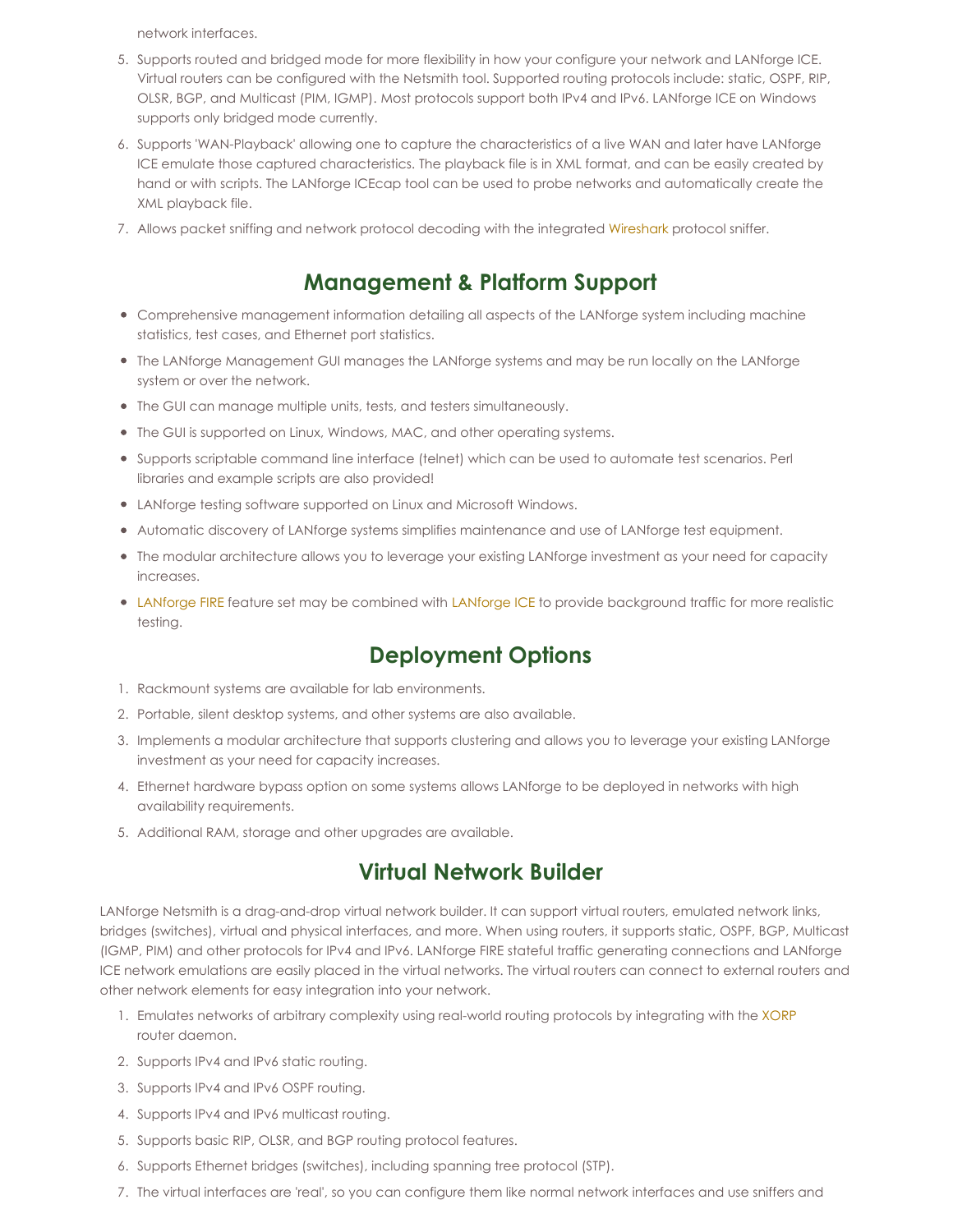other tools on the individual interfaces.

- 8. Virtual router interconnections can be associated with LANforge ICE network emulations.
- 9. Interfaces can be associated with LANforge FIRE stateful traffic generation connections.
- 10. See the [LANforge](http://www.candelatech.com/lfgui_ice_cookbook.php) FIRE and LANforge ICE and cookbook for examples of how Netsmith works.

# **LANforge ICEcap Network Probe Feature Highlights**

- 1. The LANforge ICEcap tool can probe a network and save the probed latency, packet loss and other values to an XML file that can be replayed by the LANforge ICE WAN emulator. This allows for realistic WAN emulations based on real-world networks.
- 2. LANforge ICEcap currently supports Linux and Windows.

#### **LANforge ICE Systems**

LANforge ICE is often customized to a customer's specifications. In particular all of the [LANforge](http://www.candelatech.com/datasheet_fire.php) FIRE Network Traffic Generation feature set is available. Some standard systems are listed below, but please contact [sales@candelatech.com](mailto:sales@candelatech.com) to discuss your requirements in detail and for a customized quote.

| Appliance:<br>CT920          | One network appliance supporting 0-45 Mbps WAN emulation.<br>A separate machine running the LANforge GUI manages the<br>appliance.                                                                                                                                    | <b>HTML</b><br><b>PDF</b> |
|------------------------------|-----------------------------------------------------------------------------------------------------------------------------------------------------------------------------------------------------------------------------------------------------------------------|---------------------------|
| Appliance:<br>CT922          | One network appliance supporting 0-155 Mbps WAN emulation.<br>A separate machine running the LANforge GUI manages the<br>appliance.                                                                                                                                   | <b>HTML</b><br><b>PDF</b> |
| Gigabit Rackmount:<br>CT963  | A 1U rackmount appliance supporting 0-1 Gbps WAN emulation<br>that is managed locally or with a separate machine. (GigE Fibre<br>interface available.)                                                                                                                | <b>HTML</b><br><b>PDF</b> |
| 10 Gigabit:<br>CT966         | A 1U 64-bit rackmount appliance supporting 0-9.8 Gbps WAN<br>emulation that is managed locally or with a separate machine.<br>12+ GB RAM included to support higher latencies. Dual port 10<br>Gigabit Fibre NIC installed. (10 GigE copper interfaces<br>available.) | <b>HTML</b><br><b>PDF</b> |
| 48-WAN Emulator:<br>CT970-48 | A 10 high-end rackmount appliance and one managed<br>ethernet switch combined to support 48 unique WAN<br>emulations. May be managed locally or with a separate<br>machine. Great for testing MMOG and game testing in QA test<br>houses!                             | <b>HTML</b><br><b>PDF</b> |

#### **More LANforge ICE Resources**

- 1. Step by Step [Examples](http://www.candelatech.com/lfgui_ice_cookbook.php)
- 2. Common [configurations](http://www.candelatech.com/network_impairment_products.php) and prices
- 3. [Videos](http://www.candelatech.com/lanforge_vids.php)
- 4. [LANforge](http://www.candelatech.com/lfgui_ug.php) GUI Users Guide

Candela Technologies Inc., 2417 Main Street, Suite 201, P.O. Box 3285, Ferndale, WA 98248, USA www.candelatech.com | sales@candelatech.com | +1 360 380 1618

## **LANforge on Microsoft Windows**

LANforge supports Microsoft Windows operating systems, but Linux is still the preferred platform for advanced features and higher stability, performance and precision. More functionality and improved performance may be ported to Windows in the future, so please ask if there are features that are of particular interest to you.